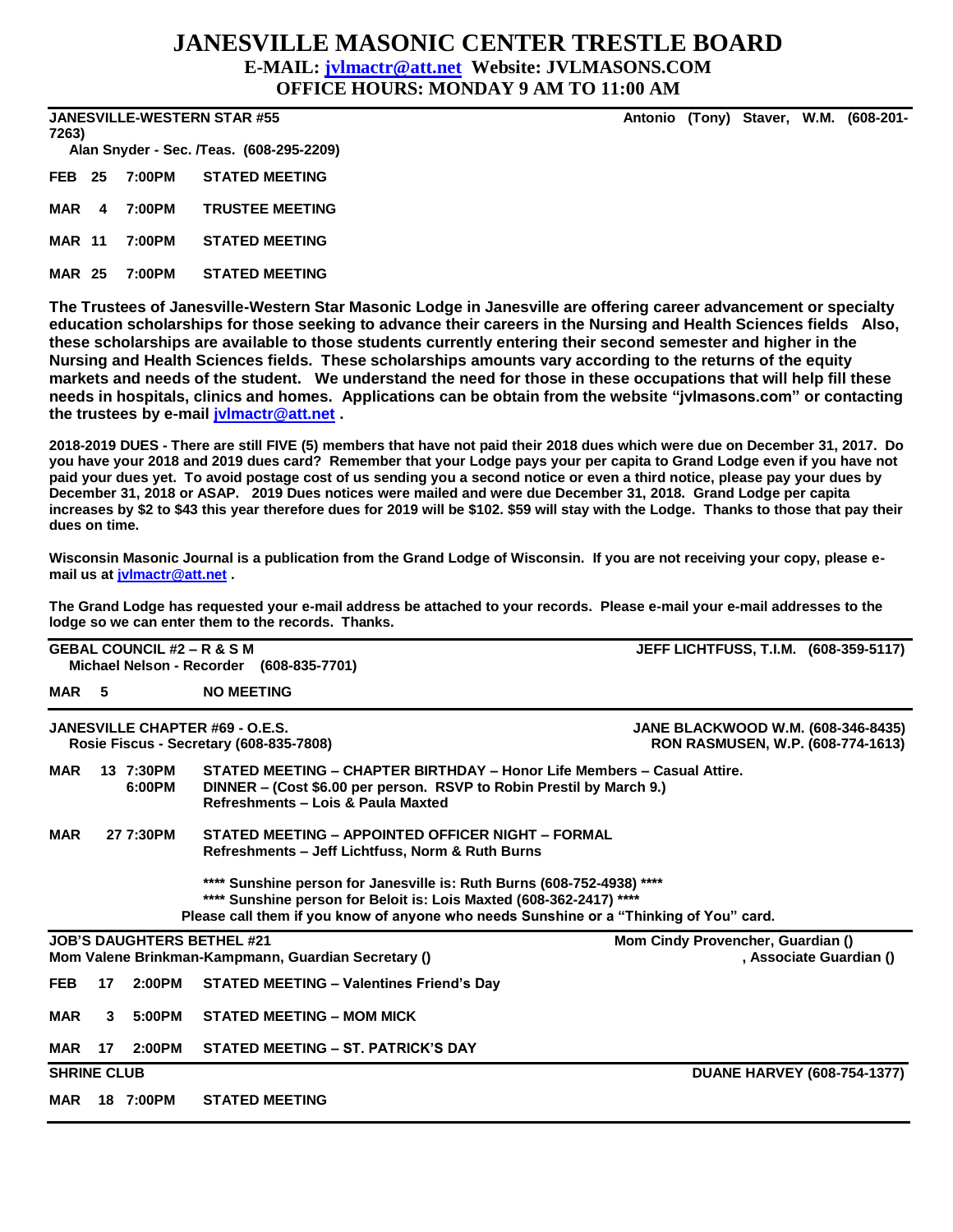

## **JANESVILLE'S TRESTLE-BOARD DESIGNS**

**E-mail: [jvlmactr@ATT.NET](mailto:jvlmactr@ATT.NET) Website: jvlmasons.com**



# *MARCH 2019*

| <b>SUNDAY</b>                                                                                   | <b>MONDAY</b>                                                                                 | <b>TUESDAY</b>                                              | <b>WEDNESDAY</b>                                                                         | <b>THURSDAY</b> | <b>FRIDAY</b> | <b>SATURDAY</b>                                                 |
|-------------------------------------------------------------------------------------------------|-----------------------------------------------------------------------------------------------|-------------------------------------------------------------|------------------------------------------------------------------------------------------|-----------------|---------------|-----------------------------------------------------------------|
|                                                                                                 |                                                                                               |                                                             |                                                                                          |                 | 1             | 2<br>(JWS 55<br><b>PRACTICE 9 AM)</b><br>&<br><b>BREAKFAST</b>  |
| $\overline{3}$<br><b>JOB'S</b><br><b>DAUGHTERS</b><br>5:00PM<br><b>STATED</b><br><b>MEETING</b> | 4<br><b>JANESVILLE-</b><br><b>WESTERN STAR</b><br><b>TRUSTEES</b><br>7:00PM<br><b>MEETING</b> | 5<br><b>GEBEL</b><br><b>COUNCIL #2</b><br><b>NO MEETING</b> | 6                                                                                        | $\overline{7}$  | 8             | 9<br>(JWS 55<br><b>PRACTICE 9 AM)</b><br>&<br><b>BREAKFAST</b>  |
| 10                                                                                              | 11<br><b>JANESVILLE-</b><br><b>WESTERN STAR</b><br>#55<br>7:00PM<br><b>MEETING</b>            | 12                                                          | 13<br>O.E.S. #69<br>6:00PM<br><b>DINNER</b><br>7:00PM<br><b>STATED</b><br><b>MEETING</b> | 14              | 15            | 16<br>(JWS 55<br><b>PRACTICE 9 AM)</b><br>&<br><b>BREAKFAST</b> |
| 17<br><b>JOB'S</b><br><b>DAUGHTERS</b><br>2:00PM                                                | 18<br><b>BLOOD DRIVE</b><br>9:30AM-2:30PM<br><b>ZOR SHRINE</b><br><b>CLUB</b><br>7:00PM       | 16                                                          | 20                                                                                       | 21              | 22            | 23<br>(JWS 55<br><b>PRACTICE 9 AM)</b><br>&<br><b>BREAKFAST</b> |
| 24                                                                                              | 25<br><b>JANESVILLE-</b><br><b>WESTERN STAR</b><br>#55<br>7:00PM<br><b>MEETING</b>            | 26                                                          | 27<br>O.E.S. #69<br>7:00PM<br><b>STATED</b><br><b>MEETING</b>                            | 28              | 29            | 30<br>(JWS 55<br><b>PRACTICE 9 AM)</b><br>&<br><b>BREAKFAST</b> |
| 31                                                                                              |                                                                                               |                                                             |                                                                                          |                 |               |                                                                 |

**Mondays: - have coffee and conversation at 9:00 AM to whenever. Everyone is welcome. Maybe we could get enough to have some card games or a game of pool going. Also, workday around building, cleaning and sprucing up things. All are welcome to come.**

**AMERICAN RED CROSS BLOOD DRIVE: The Trustees are providing our building to the American Red Cross as a courtesy to the community and the American Red Cross. The American Red Cross will be holding a monthly Blood Drive every third Monday of the month from 9:30 am to 2:30 pm. Please help support them. Walk-ins are welcome but appointments are best. Appointments can be made through the jvlmasons.com website and clicking on the Red Cross icon or by going to redcross.org.** 

**The next Blood Drives will be MARCH 18 AND APRIL 15. Help! Help! Help is needed from all orders to just be in the building if a special need may arise. One to two hours each Blood Drive to supplement other the other lodge members that are helping. PLEASE SUPPORT YOUR LODGE AND THE MASONIC CENTER.**

**Job's Daughters is collecting aluminum pull tabs from beverage and food cans. All Job's Daughter Bethels are involved in a contest this year to see which Bethel can collect the most tabs. Please help Bethel 21 with this challenge. The tabs will go to the McDonalds house for special programs for those that use the facility during their stays at Shriner's Hospitals and other hospitals in the area.**

**The Milk Moola program has been discontinued. Thanks to those who participated.**